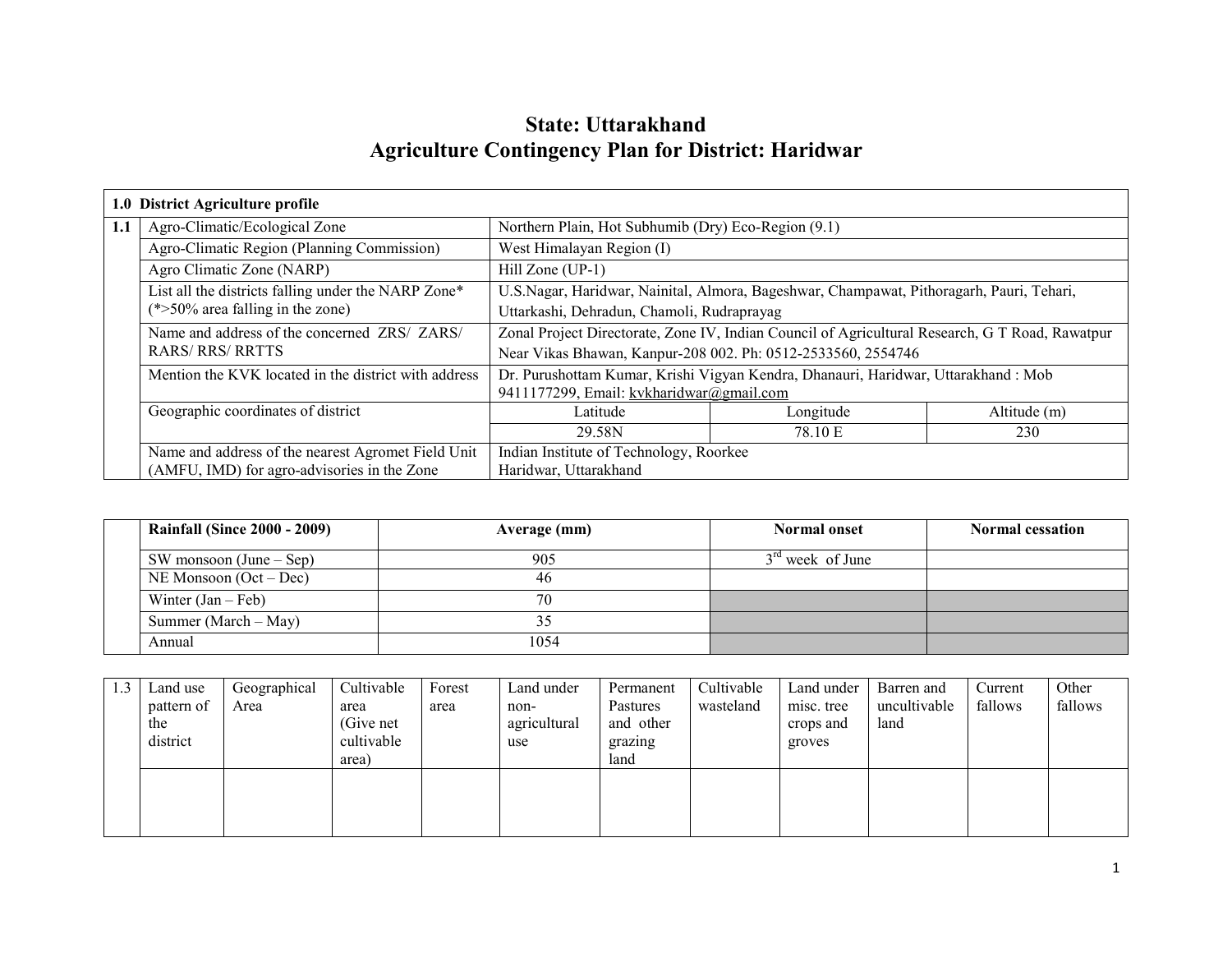| Area                     | $\sim$ $\sim$<br>۰ ته<br>$2 - 7$ | 10<br>118.4 | -84.5 | $\sim$<br>$\sim$ $\sim$ $\sim$ | 0.06 | . | . . | -<br><u>.</u> | $\overline{\phantom{a}}$ | $\overline{\phantom{a}}$<br>، ب |
|--------------------------|----------------------------------|-------------|-------|--------------------------------|------|---|-----|---------------|--------------------------|---------------------------------|
| $^{\prime\prime}$ 000ha) |                                  |             |       |                                |      |   |     |               |                          |                                 |
|                          |                                  |             |       |                                |      |   |     |               |                          |                                 |

\*(Source: District Haridwar Statistical Report 2009-10)

| 1.4 | <b>Major Soils</b>        | Area<br>$(900)$ ha) | Percent (%)<br>of total |
|-----|---------------------------|---------------------|-------------------------|
|     | Forest soils              |                     |                         |
|     | Sandy calcareous soils    | 231.1               |                         |
|     | Banger soils              |                     |                         |
|     | Khaddar soils             |                     |                         |
|     | Marshy/Petri forest soils |                     |                         |

 \* Mention color, depth and texture (heavy, light, sandy, loamy, clayey etc) and give vernacular name, if any, in brackets (data source: Soil Resource Maps of NBSS & LUP, estimated values)

| 1.5 | <b>Agricultural land use</b> | Area $('000 ha)$ | Cropping intensity % |
|-----|------------------------------|------------------|----------------------|
|     | Net sown area                | 18.4             | 136.1                |
|     | Area sown more than once     | 43.U             |                      |
|     | Gross cropped area           | 160.9            |                      |

| 1.6 | Irrigation                   | Area ('000 ha) |                |                                    |
|-----|------------------------------|----------------|----------------|------------------------------------|
|     | Net irrigated area           | 108.1          |                |                                    |
|     | Gross irrigated area         | 155.3          |                |                                    |
|     | Rainfed area                 |                |                |                                    |
|     | <b>Sources of Irrigation</b> | <b>Number</b>  | Area ('000 ha) | Percentage of total irrigated area |
|     | Canals                       |                | 13.1           | 12.1%                              |
|     | Tanks                        |                |                |                                    |
|     | Open wells                   |                |                |                                    |
|     | Tube wells                   | 26976          | 92.8           | 85.7%                              |
|     | Lift irrigation              |                |                |                                    |
|     | Other sources                |                | 2.3            | 2.1%                               |
|     | Total                        |                |                |                                    |
|     | Pump-sets                    |                |                |                                    |
|     | Micro-irrigation             |                |                |                                    |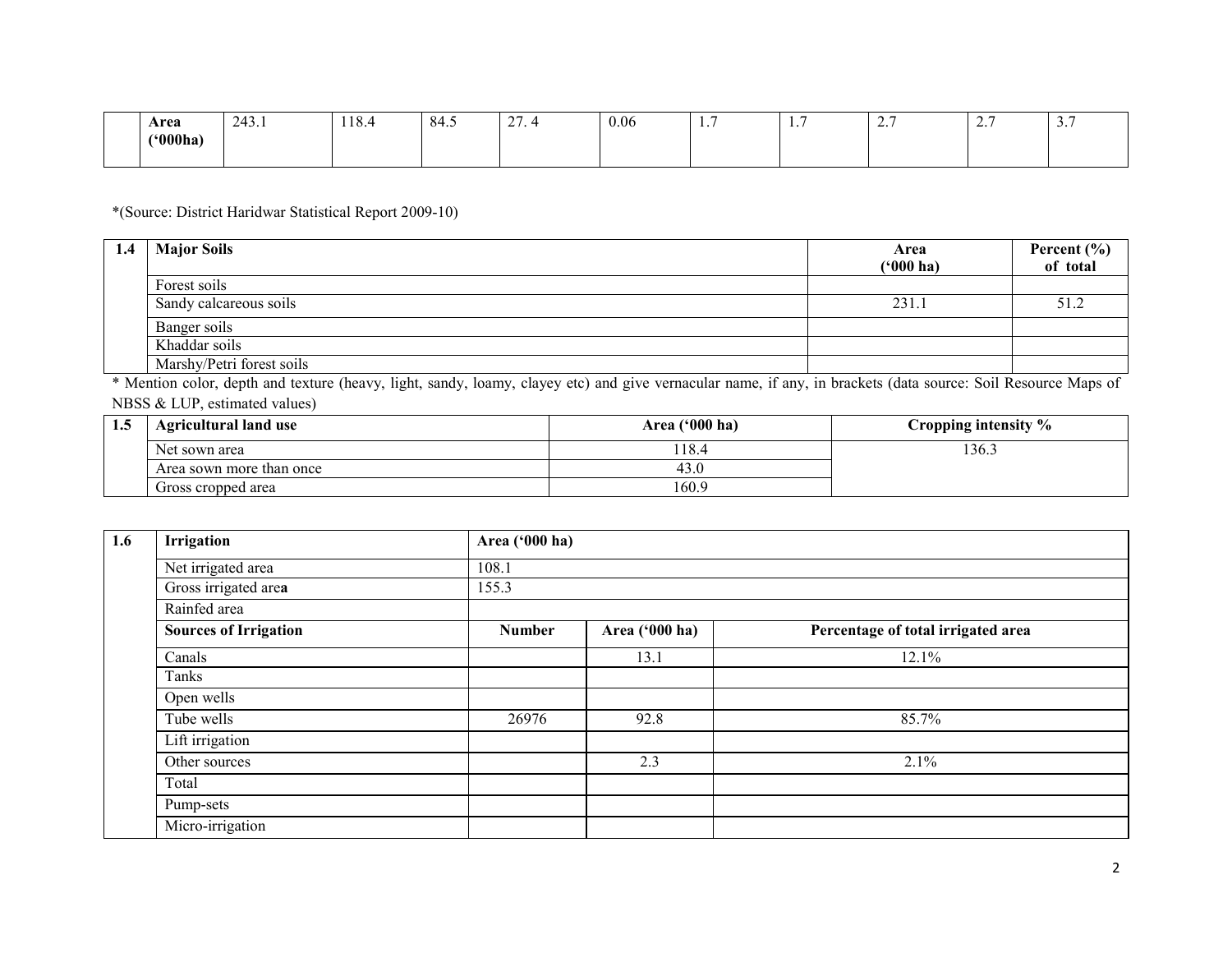| No. of Tractors                                                                                     |             |                                                                                                |
|-----------------------------------------------------------------------------------------------------|-------------|------------------------------------------------------------------------------------------------|
| Groundwater availability and use* (Data<br>source: State/Central Ground water<br>Department /Board) | $(\%)$ area | Quality of water (specify the problem such as high levels of<br>arsenic, fluoride, saline etc) |
| Over exploited                                                                                      |             |                                                                                                |
| Critical                                                                                            |             |                                                                                                |
| Semi-critical                                                                                       |             |                                                                                                |
| Safe                                                                                                | 22          | Good                                                                                           |

### 1.7 Area under major field crops & horticulture

| <b>Major Field Crops cultivated</b>     |                  | Area ('000 ha)* |                |         |                   |  |  |  |
|-----------------------------------------|------------------|-----------------|----------------|---------|-------------------|--|--|--|
|                                         |                  | Kharif          |                | Rabi    | <b>Total</b>      |  |  |  |
|                                         | Irrigated        | Rainfed         | Irrigated      | Rainfed |                   |  |  |  |
| Rice                                    | 17.1             |                 |                |         | 17.1              |  |  |  |
| Wheat                                   |                  |                 | 48.3           |         | 48.3              |  |  |  |
| Lentil                                  |                  |                 | 0.6            |         | 0.6               |  |  |  |
| Groundnut                               | 1.1              |                 |                |         | 1.1               |  |  |  |
| Mustard                                 |                  |                 | 0.8            |         | 0.8               |  |  |  |
| Horticulture crops - Fruits             | Irrigated        |                 | <b>Rainfed</b> |         | <b>Total area</b> |  |  |  |
| Stone fruits                            |                  |                 |                |         | 0.2               |  |  |  |
| Citrus fruits                           |                  |                 |                |         | 1.3               |  |  |  |
| Mango                                   |                  |                 |                |         | 5.2               |  |  |  |
| Litchi                                  |                  |                 |                |         | 1.5               |  |  |  |
| Others                                  |                  |                 |                |         | 5.8               |  |  |  |
| <b>Horticultural crops - Vegetables</b> | Irrigated        |                 | <b>Rainfed</b> |         | <b>Total area</b> |  |  |  |
| Potato                                  |                  |                 |                |         | 1.5               |  |  |  |
| Cabbage                                 |                  |                 |                |         | 0.5               |  |  |  |
| Tomato                                  |                  |                 |                |         | 0.6               |  |  |  |
| Cauliflower                             |                  |                 |                |         | 0.4               |  |  |  |
| <b>Brinjal</b>                          |                  |                 |                |         | 0.2               |  |  |  |
| Peas                                    |                  |                 |                |         | 0.3               |  |  |  |
| Other vegetables                        |                  |                 |                |         | 0.6               |  |  |  |
| <b>Medicinal and Aromatic crops</b>     | <b>Irrigated</b> |                 | Rainfed        |         | <b>Total area</b> |  |  |  |
| <b>Plantation crops</b>                 | <b>Irrigated</b> |                 | <b>Rainfed</b> |         | <b>Total area</b> |  |  |  |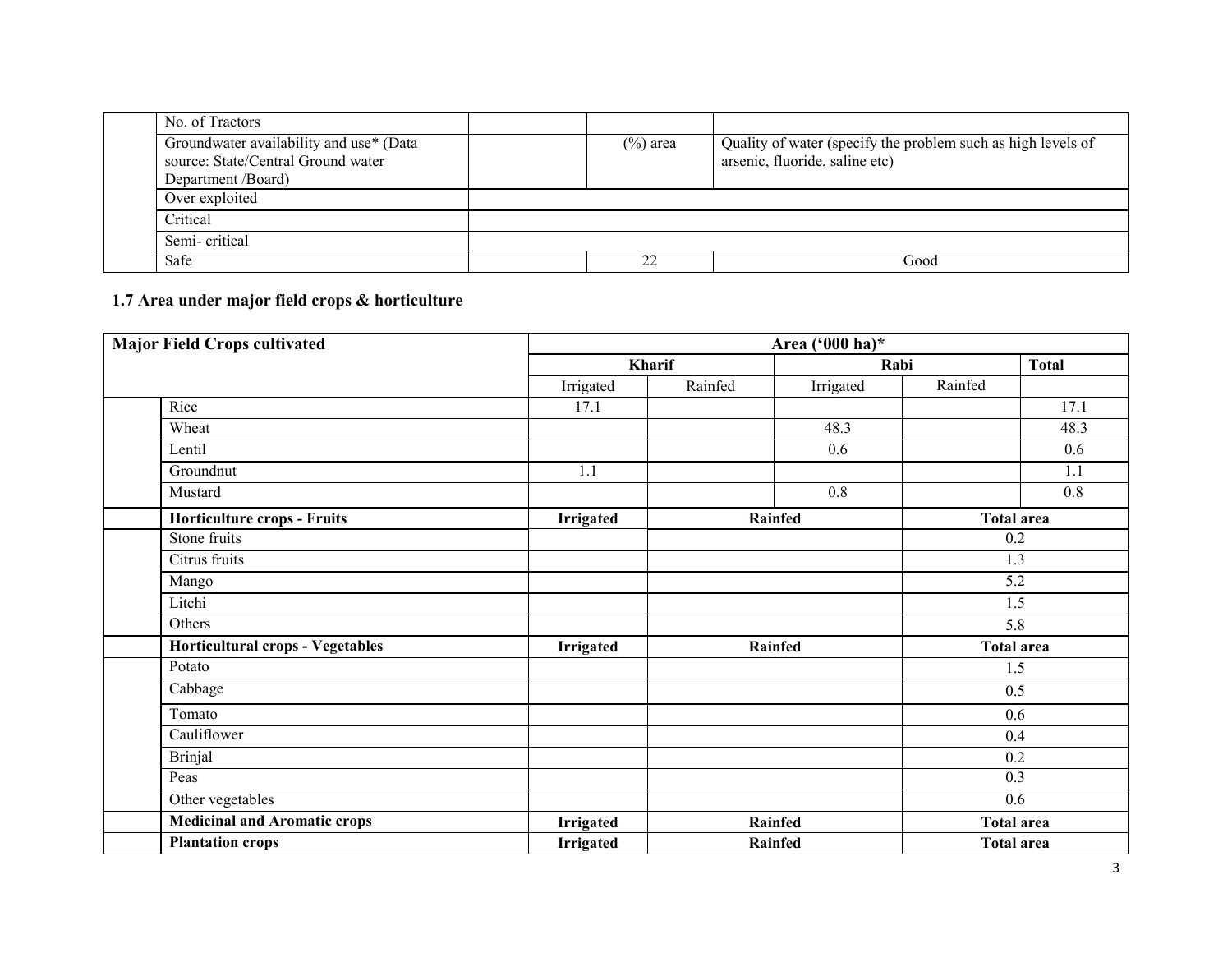| <b>Fodder crops</b>    | <b>Irrigated</b> | Rainfed | <b>Total area</b> |
|------------------------|------------------|---------|-------------------|
| Total fodder crop area |                  |         |                   |
| <b>Grazing land</b>    |                  |         |                   |
| Sericulture etc        |                  |         |                   |

1.8 Livestock status

| 1.8 | Livestock        | <b>Number</b><br>(000) |
|-----|------------------|------------------------|
|     | Indigenous       | 102.3                  |
|     | Crossbreed       | 25.7                   |
|     | <b>Buffalo</b>   | 268.5                  |
|     | Sheep indigenous | 2.1                    |
|     | Sheep crossbreed | 0.125                  |
|     | Goats            | 21.3                   |
|     | Horses           | 1.6                    |
|     | Pigs indigenous  | 12.8                   |
|     | Pigs crossbreed  | 3.1                    |
|     | Poultry          | 63.3                   |

| 1.9 | Poultry         |  |  |  |  |
|-----|-----------------|--|--|--|--|
|     | ╭<br>Commercial |  |  |  |  |
|     | Backyard        |  |  |  |  |

| 1.10 | <b>Inland Fisheries</b>     | Area $('000 ha)$ | Yield (t/ha) | Production (tones) |
|------|-----------------------------|------------------|--------------|--------------------|
|      | Brackish water              |                  |              |                    |
|      | Fresh water (Riverine)      |                  |              |                    |
|      | Others (commercial farming) |                  |              |                    |

#### **1.11** Production and Productivity of major crops (Average of last 5 years: 2005-2010)

| Crops  | <b>Kharif</b>          |                         | Rabi                  |              | Summer                |              | <b>Total</b>          |                         |
|--------|------------------------|-------------------------|-----------------------|--------------|-----------------------|--------------|-----------------------|-------------------------|
|        | Production<br>(1000 t) | Productivity<br>(kg/ha) | Production<br>(000 t) | Productivity | Production<br>(000 t) | Productivity | Production<br>(000 t) | Productivity<br>(kg/ha) |
| Rice   | 28.7                   | 2150                    |                       |              |                       |              | 28.7                  | 2150                    |
| Wheat  |                        |                         | 109.1                 | 2590         |                       |              | 109.1                 | 2590                    |
| Lentil |                        |                         | 0.3                   | 450          |                       |              | 0.3                   | 450                     |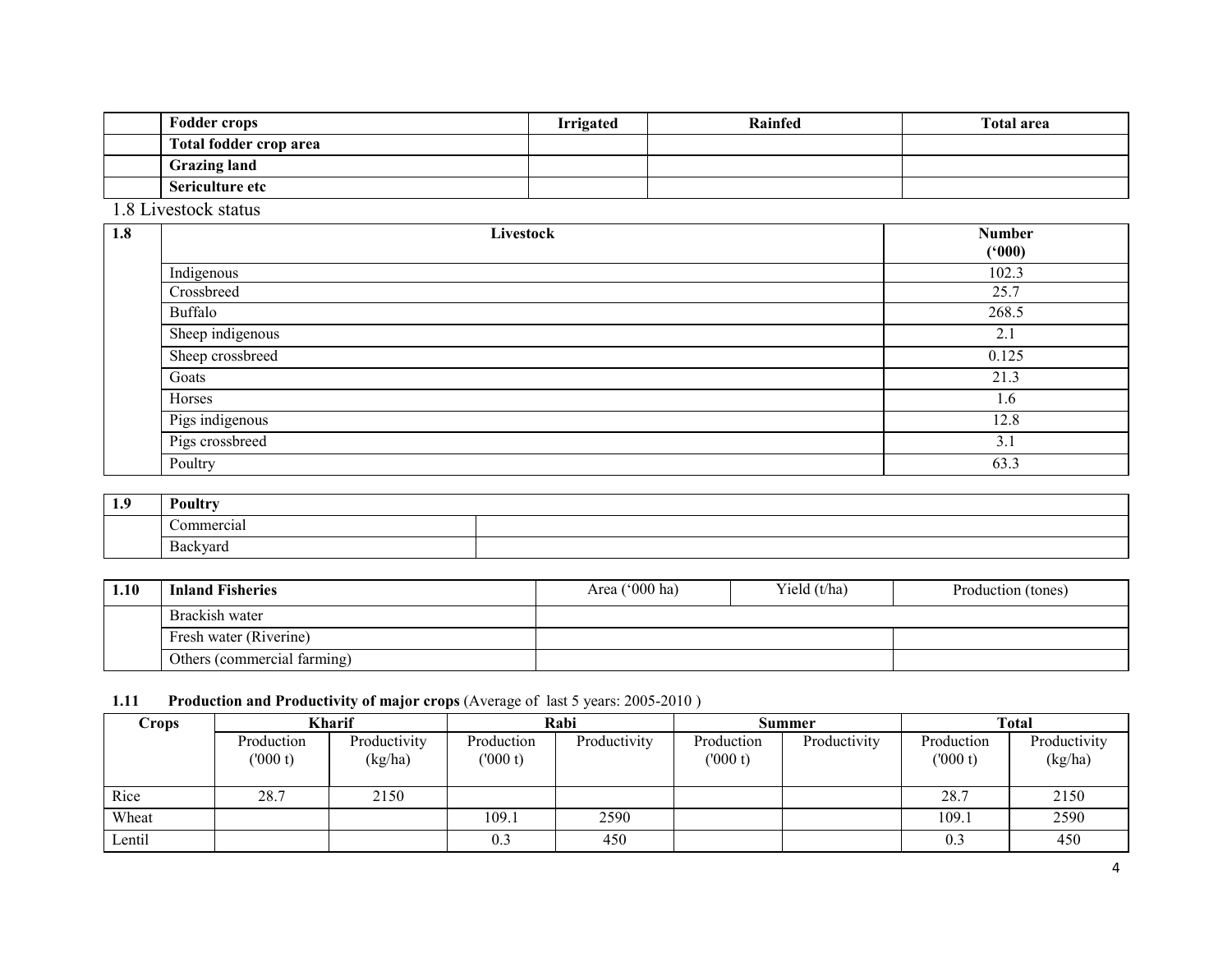| Groundnut                        | 0.5 | 490 |     |     |  | 0.5    | 490   |
|----------------------------------|-----|-----|-----|-----|--|--------|-------|
| Mustard                          |     |     | 0.6 | 910 |  | 0.6    | 910   |
| <b>Major Horticultural crops</b> |     |     |     |     |  |        |       |
| Stone fruits                     |     |     |     |     |  | 0.6    | 49264 |
| Citrus fruits                    |     |     |     |     |  | 5.4    | 40646 |
| Mango                            |     |     |     |     |  | 23.6   | 45689 |
| Litchi                           |     |     |     |     |  | 3.9    | 26540 |
| Sugarcane                        |     |     |     |     |  | 4665.5 | 623   |
| Potato                           |     |     |     |     |  | 6.4    | 295   |

Source:www.usnagar.nic.in

| 1.12 | Sowing window for 5 major crops  | <b>Rice</b>           | Wheat            | Lentil     | <b>Mustard</b>   | <b>Groundnut</b>           |
|------|----------------------------------|-----------------------|------------------|------------|------------------|----------------------------|
|      | (start and end of sowing period) |                       |                  |            |                  |                            |
|      | Kharif-Rainfed                   |                       |                  |            |                  | $2nd$ week of June         |
|      |                                  |                       |                  |            |                  | to $3^{\text{rd}}$ week of |
|      |                                  |                       |                  |            |                  | July                       |
|      | Kharif-Irrigated                 | $2nd$ week of June    |                  |            |                  |                            |
|      |                                  | to $2nd$ week of July |                  |            |                  |                            |
|      | Rabi-Rainfed                     |                       |                  |            |                  |                            |
|      | Rabi-Irrigated                   |                       | $2nd$ week of    | October to | $2nd$ week of    |                            |
|      |                                  |                       | November         | November   | October to $2nd$ |                            |
|      |                                  |                       | to $4th$ week of |            | week of          |                            |
|      |                                  |                       | December         |            | November         |                            |

| 1.13 | What is the major contingency the<br>district is prone to? (Tick mark)       | Regular | Occasional | <b>None</b> |
|------|------------------------------------------------------------------------------|---------|------------|-------------|
|      | Drought                                                                      |         |            |             |
|      | Flood                                                                        |         |            |             |
|      | Cyclone                                                                      |         |            |             |
|      | Hail storm                                                                   |         |            |             |
|      | Heat wave                                                                    |         |            |             |
|      | Cold wave                                                                    |         |            |             |
|      | Frost                                                                        |         |            |             |
|      | Sea water inundation                                                         |         |            |             |
|      | Pests and disease outbreak (Borers, Fungal,<br>Bacterial and Viral diseases) |         |            |             |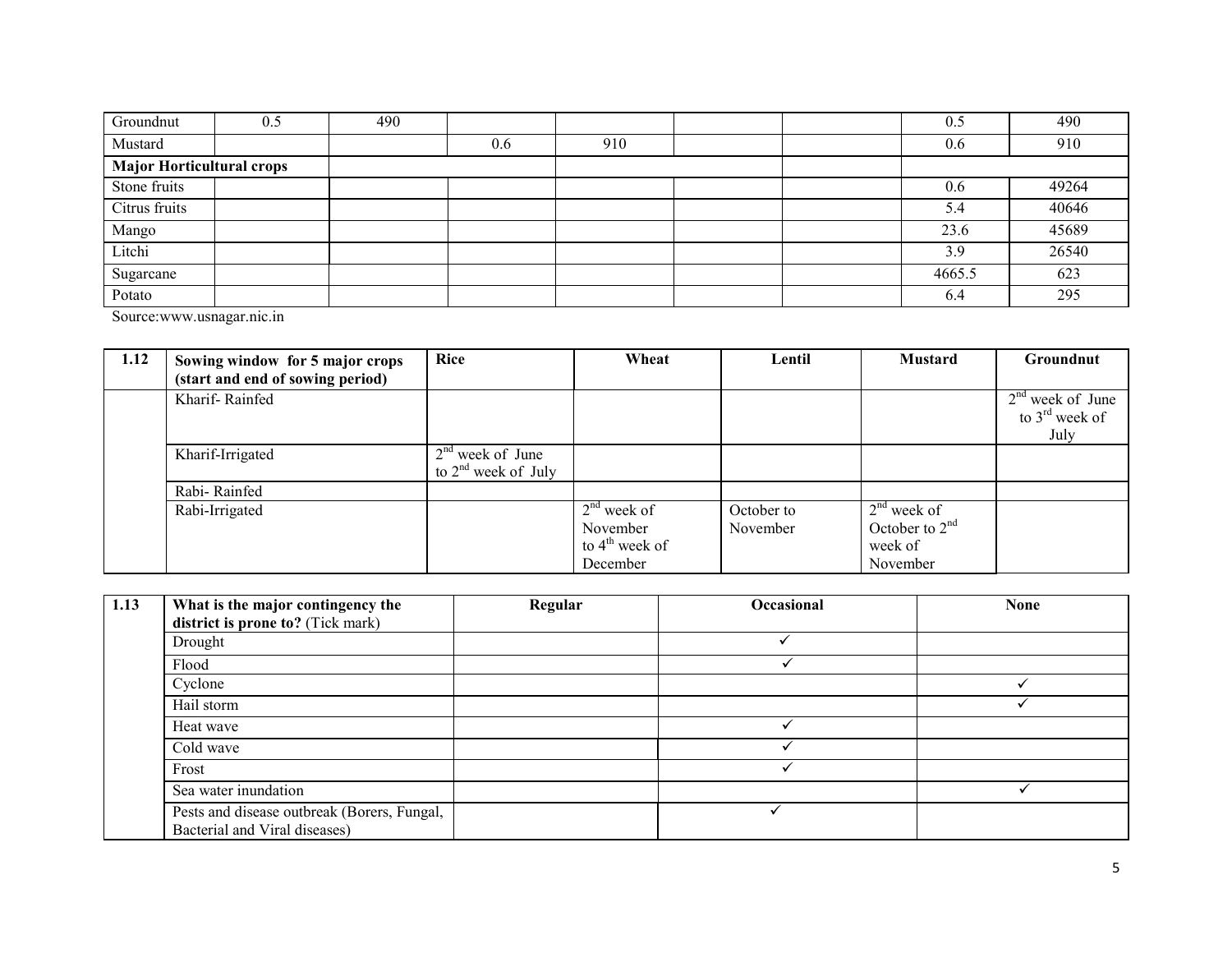| 1.14 | Include Digital maps of the<br>district for | Location map of district within State as Annexure I | Enclosed: Yes |
|------|---------------------------------------------|-----------------------------------------------------|---------------|
|      |                                             | Mean annual rainfall as Annexure 2                  | Enclosed: Yes |
|      |                                             | Soil map as Annexure 3                              | Enclosed: Yes |

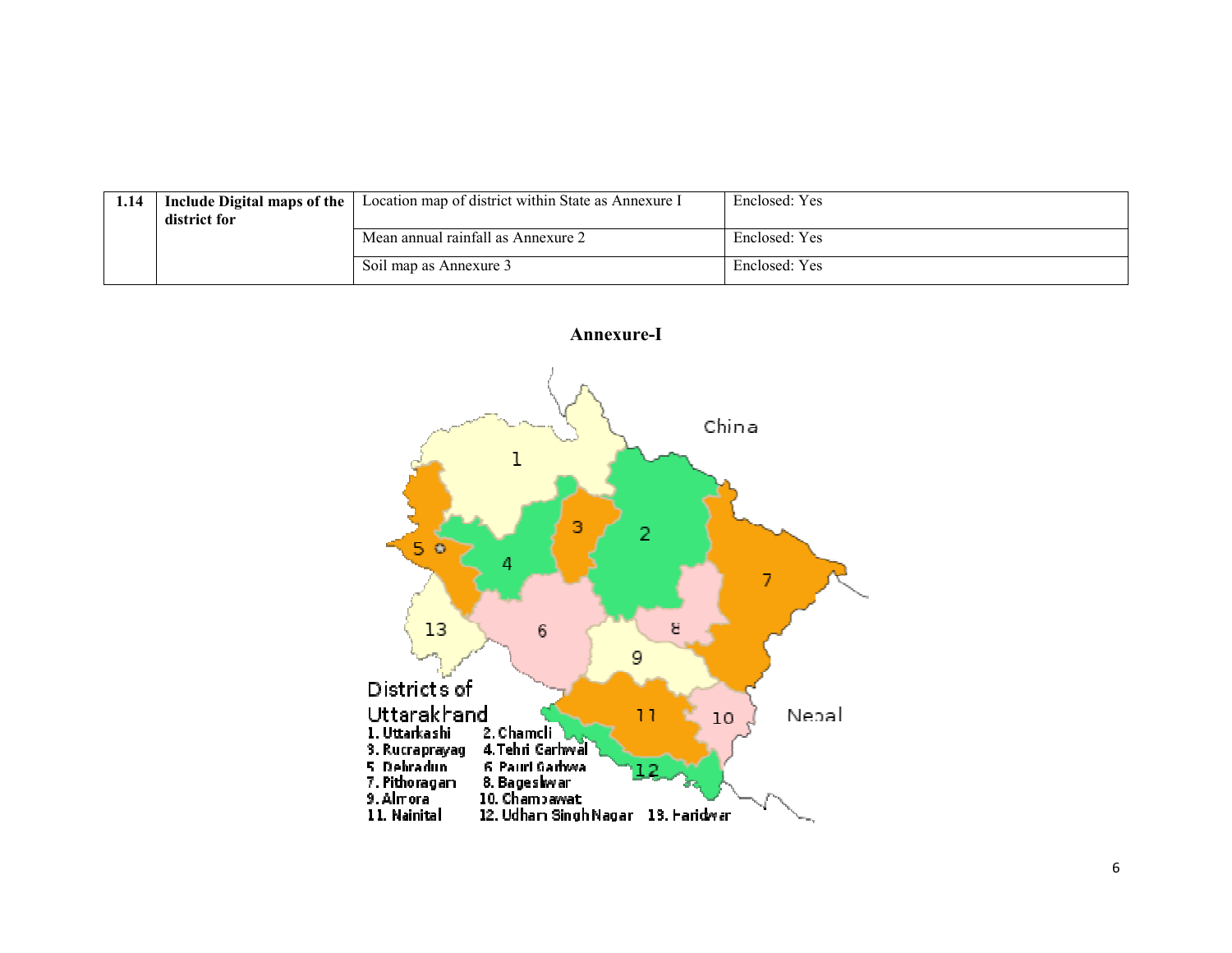

### Annexure-II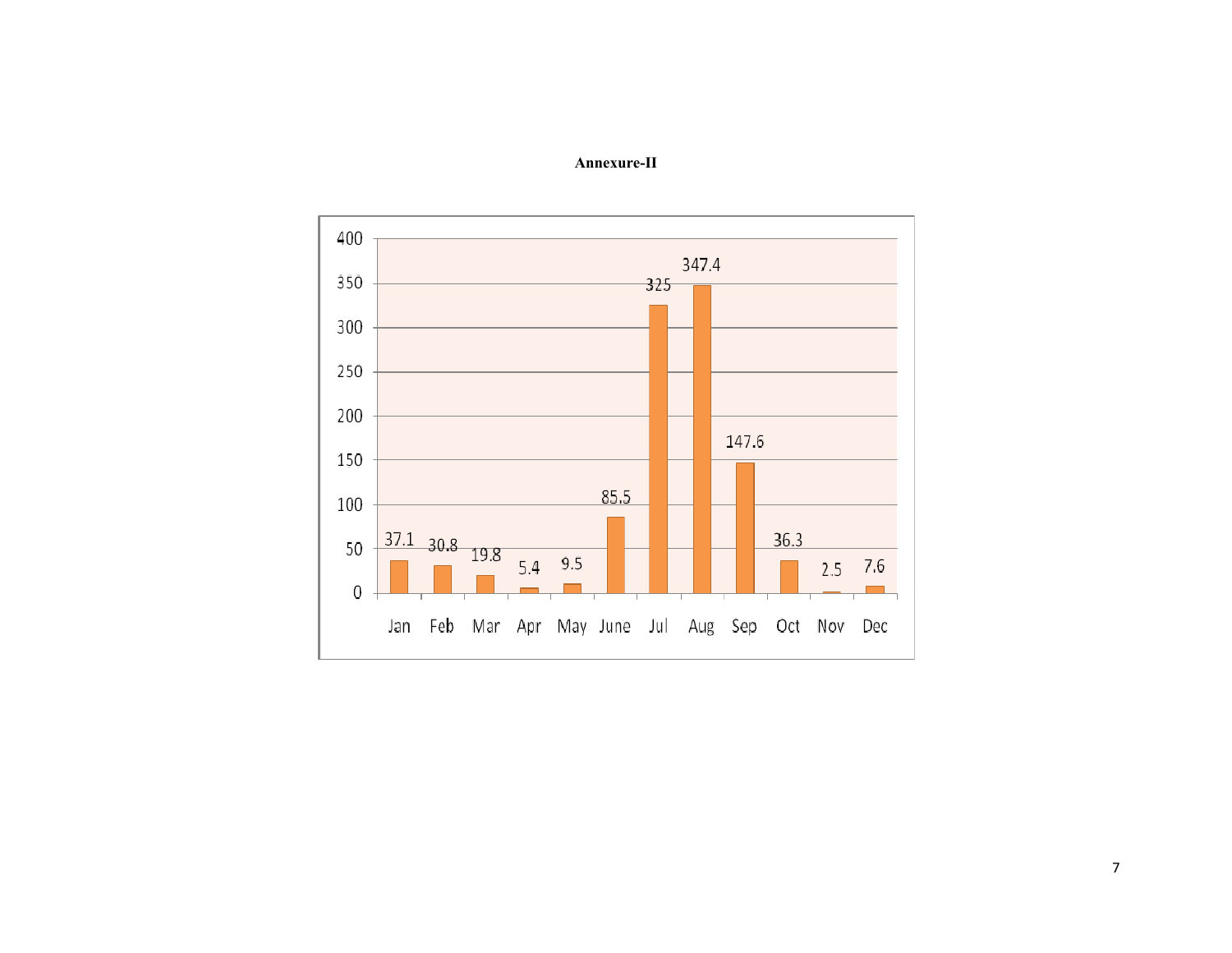#### Annexure-III

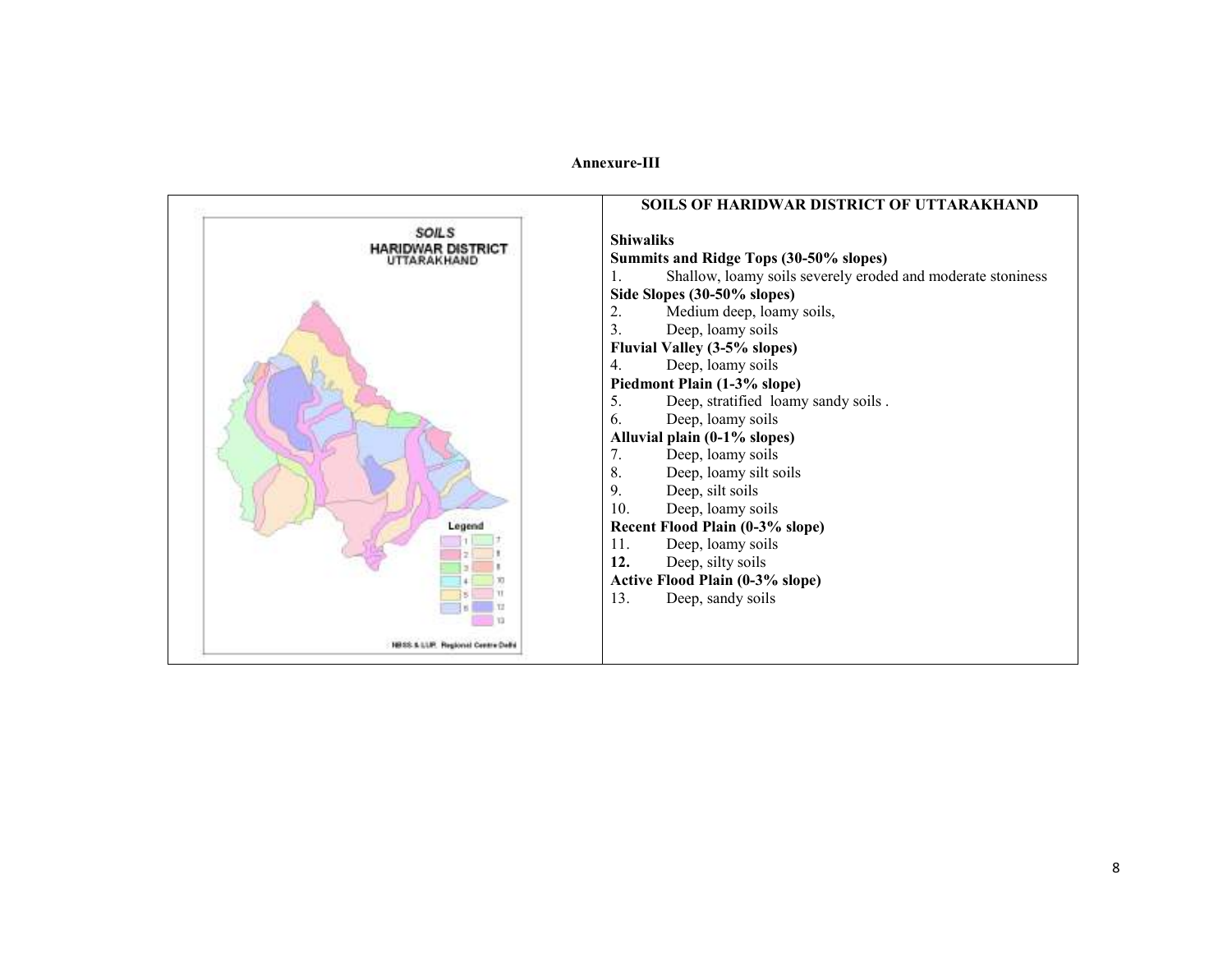## 2.0 Strategies for weather related contingencies

### 2.1 Drought

### 2.1.1 Rain fed situation: Kharif

| Condition                                         | <b>Suggested Contingency measures</b> |                      |                                                     |                                                                 |                                     |  |
|---------------------------------------------------|---------------------------------------|----------------------|-----------------------------------------------------|-----------------------------------------------------------------|-------------------------------------|--|
| <b>Early season</b><br>drought (delayed<br>onset) | <b>Major farming</b><br>situation     | Crop/cropping system | Change in crop/cropping<br>system including variety | <b>Agronomic measures</b>                                       | <b>Remarks</b> on<br>implementation |  |
| Delay by 2 weeks                                  | Low land                              | Rice/ Groundnut      | Rice/ Groundnut                                     | Life saving water,                                              |                                     |  |
| July $1st$<br>week                                |                                       |                      |                                                     | Direct seeded rice                                              |                                     |  |
|                                                   |                                       |                      |                                                     | Application of water through low<br>cost drip/sprayer/sprinkler |                                     |  |
|                                                   |                                       |                      |                                                     | Dust mulching,                                                  |                                     |  |

| <b>Condition</b>    | <b>Suggested Contingency measures</b> |                      |                          |                           |                      |  |  |
|---------------------|---------------------------------------|----------------------|--------------------------|---------------------------|----------------------|--|--|
| <b>Early season</b> | <b>Major Farming</b>                  | Crop/cropping system | Change in crop/cropping  | <b>Agronomic measures</b> | Remarks on           |  |  |
| drought (delayed    | situation                             |                      | system including variety |                           | Implementation       |  |  |
| onset)              |                                       |                      |                          |                           |                      |  |  |
| Delay by 4 weeks    | Upland                                | Groundnut            | Blackgram                | Recommended package of    | Link NSC, SAU,       |  |  |
|                     |                                       |                      |                          | practices                 | Department of        |  |  |
| $3rd$ week of July  |                                       |                      |                          |                           | agriculture, other   |  |  |
|                     |                                       |                      |                          |                           | related agencies for |  |  |
|                     |                                       |                      |                          |                           | good quality seed    |  |  |

| Condition           | <b>Suggested Contingency measures</b> |                      |                      |                        |                    |  |  |
|---------------------|---------------------------------------|----------------------|----------------------|------------------------|--------------------|--|--|
| <b>Early season</b> | <b>Major Farming</b>                  | Crop/cropping system | Change in            | Agronomic measures     | Remarks on         |  |  |
| drought (delayed    | situation                             |                      | crop/cropping system |                        | Implementation     |  |  |
| onset)              |                                       |                      |                      |                        |                    |  |  |
| Delay by 6 weeks    | Upland                                | Groundnut            | Blackgram,           | Recommended package of | Link NSC, SAU,     |  |  |
|                     |                                       |                      |                      | practices              | Department of      |  |  |
| week of August      |                                       |                      | Cowpea for vegetable |                        | agriculture, other |  |  |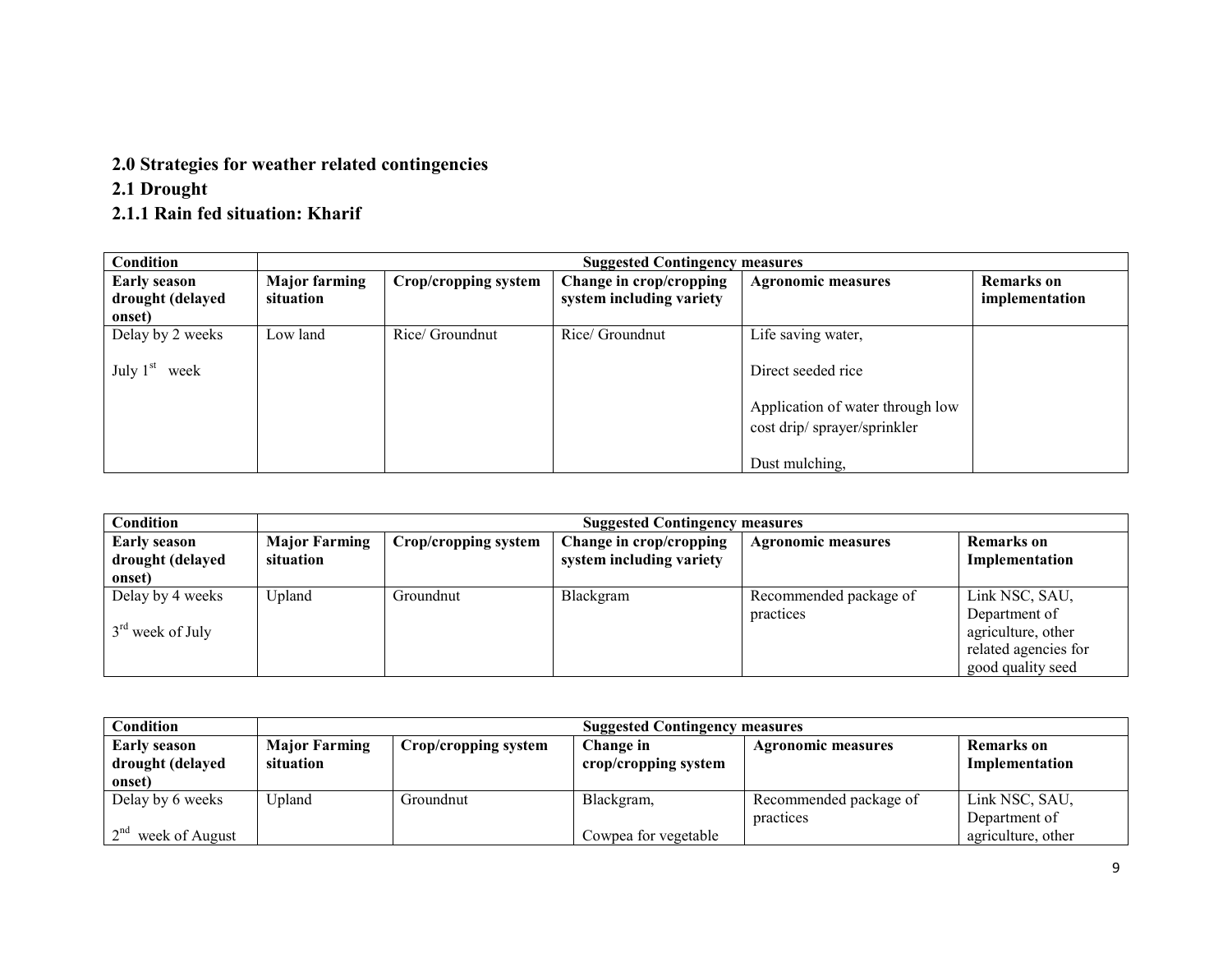|  | todder | related agencies<br>+ ^<br>-- |
|--|--------|-------------------------------|
|  |        | good<br>guality seed          |

| Condition                         | <b>Suggested Contingency measures</b> |               |                                           |                           |                            |  |  |
|-----------------------------------|---------------------------------------|---------------|-------------------------------------------|---------------------------|----------------------------|--|--|
| <b>Early season</b>               | <b>Major Farming</b>                  | Crop/cropping | Change in crop/cropping                   | <b>Agronomic measures</b> | <b>Remarks</b> on          |  |  |
| drought (delayed                  | situation                             | svstem        | system including variety                  |                           | Implementation             |  |  |
| onset)                            |                                       |               |                                           |                           |                            |  |  |
| Delay by 8 weeks                  | Upland                                | Groundnut     | Toria can be sown in I <sup>st</sup> week | Recommended package of    | Link NSC, SAU,             |  |  |
|                                   |                                       |               | of September                              | practices                 | Department of              |  |  |
| $4^{\text{th}}$<br>week of August |                                       |               |                                           |                           | agriculture, other related |  |  |
|                                   |                                       |               |                                           |                           | agencies for good quality  |  |  |
|                                   |                                       |               |                                           |                           | seed                       |  |  |

| Condition               | Suggested contingency measures |               |                             |                          |                             |  |  |
|-------------------------|--------------------------------|---------------|-----------------------------|--------------------------|-----------------------------|--|--|
| Early season drought    | <b>Major farming</b>           | Crop/cropping | Crop management             | Soil nutrient & moisture | <b>Remarks</b> on           |  |  |
| (Normal onset)          | situation                      | system        |                             | conservation measure     | implementation              |  |  |
| Normal onset followed   | Low land                       | Rice          | Re-sowing with Blackgram or | Recommended package of   | NSC.<br>SAU.<br>Link        |  |  |
| by 15-20 days dry spell |                                |               | Sesame                      | practices                | Department<br><sup>ot</sup> |  |  |
| after sowing leading to |                                |               |                             |                          | agriculture, other related  |  |  |
| poor germination/crop   |                                |               |                             |                          | agencies for good quality   |  |  |
| stand etc.              |                                |               |                             |                          | seed                        |  |  |

| Condition                                                                                        | Suggested contingency measures    |                         |                 |                                                               |                                     |  |
|--------------------------------------------------------------------------------------------------|-----------------------------------|-------------------------|-----------------|---------------------------------------------------------------|-------------------------------------|--|
| Mid season drought<br>(long dry spell,<br>consecutive 2 weeks<br>rainless $(>2.5$ mm)<br>period) | <b>Major farming</b><br>situation | Crop/cropping<br>system | Crop management | Soil nutrient & moisture<br>conservation measure <sup>s</sup> | <b>Remarks</b> on<br>implementation |  |
| At vegetative stage                                                                              | Not applicable                    |                         |                 |                                                               |                                     |  |

| Condition                              | <b>Suggested contingency measures</b> |                         |                 |                                                   |                              |
|----------------------------------------|---------------------------------------|-------------------------|-----------------|---------------------------------------------------|------------------------------|
| Mid season drought<br>(long dry spell) | Major<br>Farming                      | Crop/cropping<br>system | Crop management | Soil nutrient & moisture<br>conservation measures | Remarks on<br>Implementation |
|                                        | situation                             |                         |                 |                                                   |                              |
| At reproductive stage                  | Not applicable                        |                         |                 |                                                   |                              |
|                                        |                                       |                         |                 |                                                   |                              |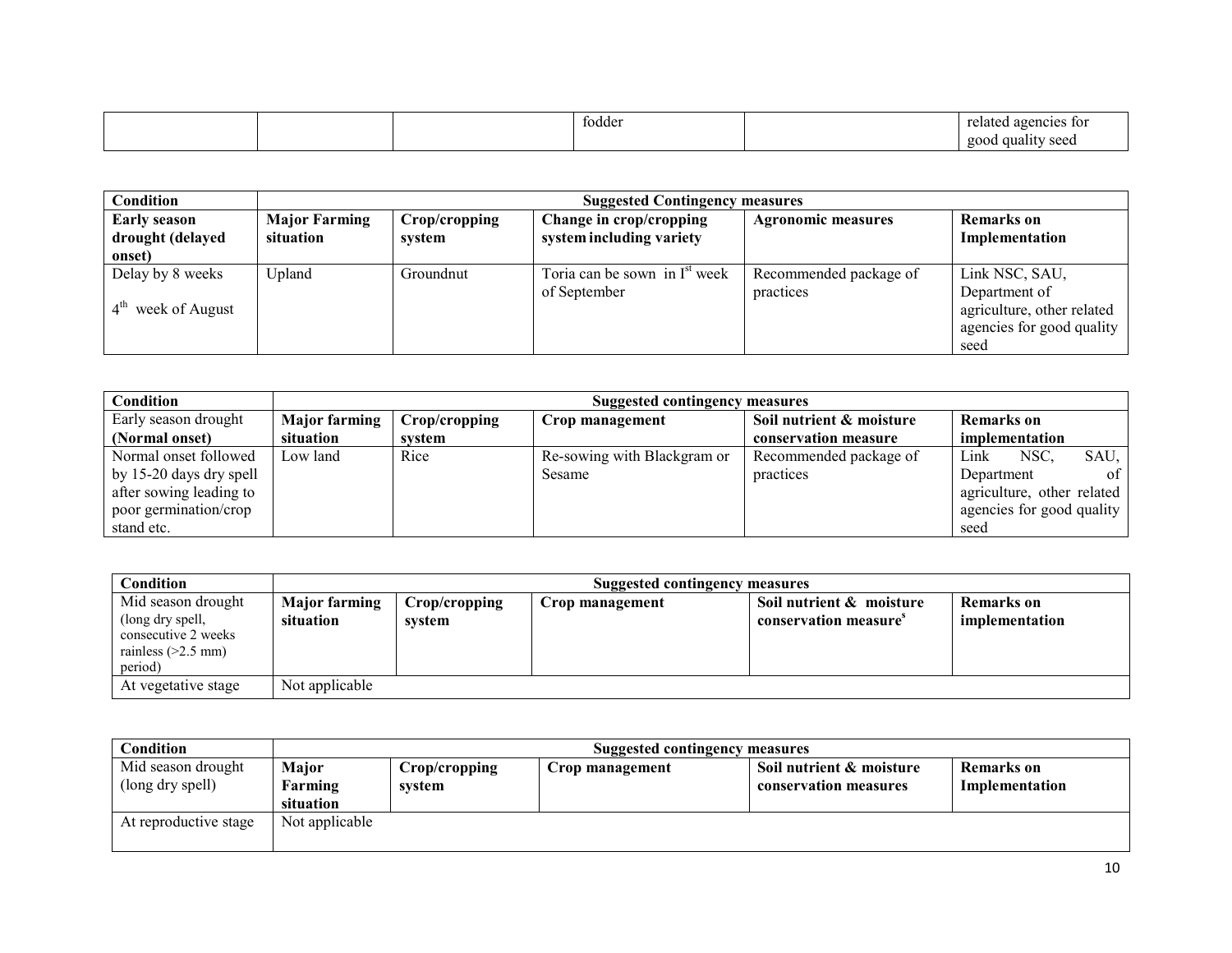| $\cap$ ondition |                      |                      | Suggested contingency measures |                    |                   |  |
|-----------------|----------------------|----------------------|--------------------------------|--------------------|-------------------|--|
| Terminal        | <b>Major Farming</b> | Crop/cropping system | Crop management                | Rabi Crop planning | <b>Remarks</b> on |  |
| drought         | situation            |                      |                                |                    | Implementation    |  |
|                 | Not applicable       |                      |                                |                    |                   |  |

### 2.1.1 Rainfed situation: Rabi

| Condition                                         | <b>Suggested Contingency measures</b> |                                    |                                                     |                                          |                                     |  |  |
|---------------------------------------------------|---------------------------------------|------------------------------------|-----------------------------------------------------|------------------------------------------|-------------------------------------|--|--|
| <b>Early season</b><br>drought (delayed<br>onset) | <b>Major farming</b><br>situation     | Crop/cropping system               | Change in crop/cropping<br>system including variety | <b>Agronomic measures</b>                | <b>Remarks</b> on<br>implementation |  |  |
| Delay by 2 weeks<br>November $2nd$<br>week        | Rainfed                               | Wheat /Lentil/<br>Chickpea/Mustard | Wheat (DBW-17, UP-2684)<br>PL-4 PG-186, PYS-1)      | Line sowing, wilt resistant<br>varieties |                                     |  |  |

| <b>Condition</b>    | <b>Suggested Contingency measures</b> |                      |                          |                           |                      |  |  |
|---------------------|---------------------------------------|----------------------|--------------------------|---------------------------|----------------------|--|--|
| <b>Early season</b> | <b>Major Farming</b>                  | Crop/cropping system | Change in crop/cropping  | <b>Agronomic measures</b> | Remarks on           |  |  |
| drought (delayed    | situation                             |                      | system including variety |                           | Implementation       |  |  |
| onset)              |                                       |                      |                          |                           |                      |  |  |
| Delay by 4 weeks    | Rainfed                               | Wheat /Lentil/       | UP-2565, PG-114, Vaibhav | Line sowing               | Link NSC, SAU,       |  |  |
|                     |                                       | Chickpea/ Mustard    | PL-406                   | Recommended package of    | Department of        |  |  |
| $4th$ week of       |                                       |                      |                          | practices, life saving    | agriculture, other   |  |  |
| November            |                                       |                      |                          | irrigation                | related agencies for |  |  |
|                     |                                       |                      |                          |                           | good quality seed    |  |  |

| Condition                                  | <b>Suggested Contingency measures</b> |                       |                                   |                                     |                                 |
|--------------------------------------------|---------------------------------------|-----------------------|-----------------------------------|-------------------------------------|---------------------------------|
| Early season<br>drought (delayed<br>onset) | <b>Major Farming</b><br>situation     | Crop/cropping system  | Change in crop/cropping<br>svstem | Agronomic<br>measures               | Remarks on<br>Implementation    |
| Delay by 6 weeks                           | Rainfed                               | Wheat/<br>Maize Local | WR-544                            | Line sowing.<br>increased seed rate | Link NSC, SAU,<br>Department of |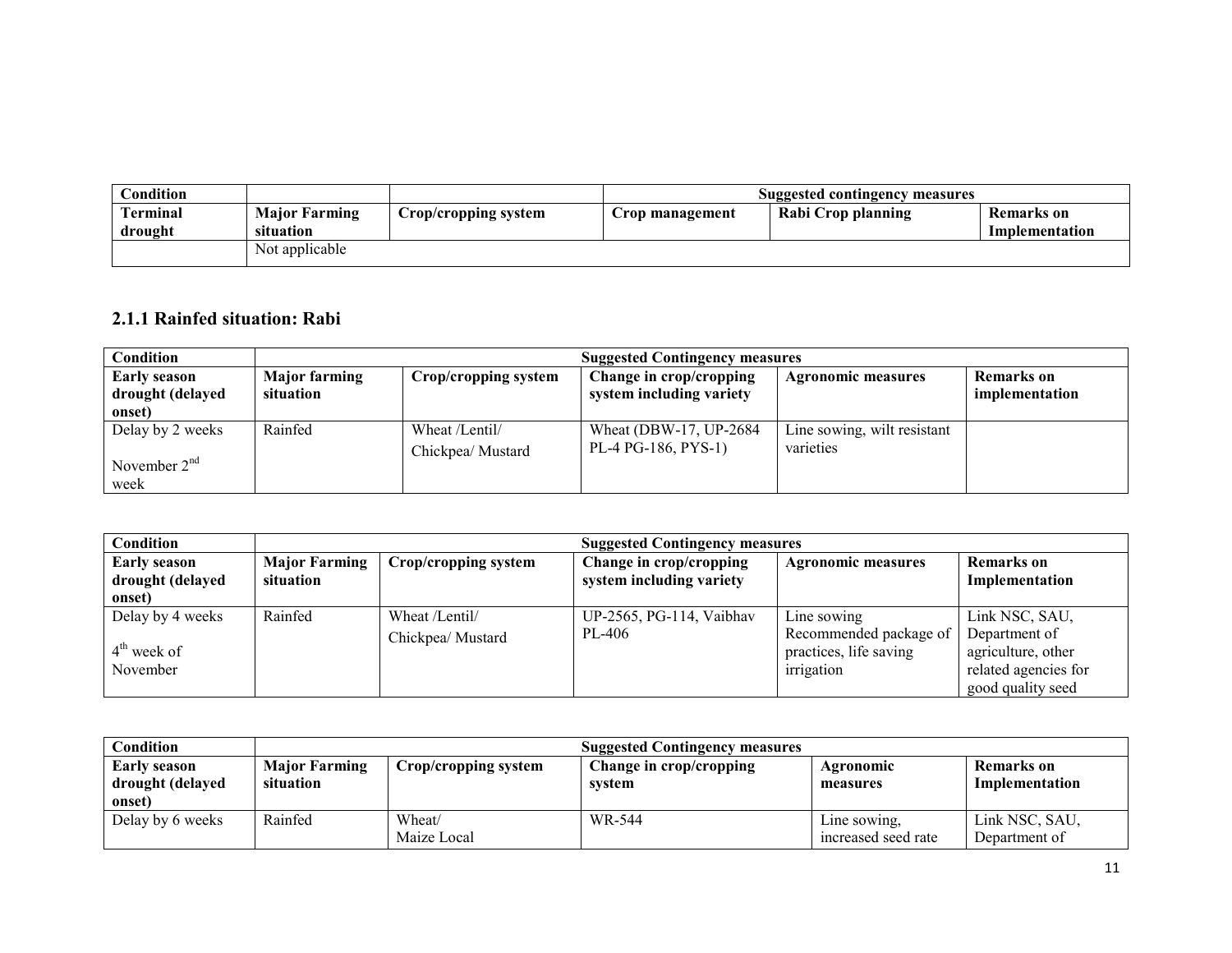| $\sim$ nd<br>week of<br>∸ |  |  | agriculture,<br>other |
|---------------------------|--|--|-----------------------|
| December                  |  |  | related agencies for  |
|                           |  |  | good quality seed     |

| Condition                               |                                   | <b>Suggested Contingency measures</b> |                                                     |                                      |                                     |  |  |
|-----------------------------------------|-----------------------------------|---------------------------------------|-----------------------------------------------------|--------------------------------------|-------------------------------------|--|--|
| <b>Early season</b><br>drought (delayed | <b>Major Farming</b><br>situation | Crop/cropping<br>system               | Change in crop/cropping<br>system including variety | <b>Agronomic measures</b>            | <b>Remarks</b> on<br>Implementation |  |  |
| onset)                                  |                                   |                                       |                                                     |                                      |                                     |  |  |
| Delay by 8 weeks                        | Rainfed                           | Wheat/                                | WR-544                                              | Line Sowing, increased seed rate for | Link NSC, SAU,                      |  |  |
|                                         |                                   | Cowpea/                               |                                                     | late sown wheat                      | Department of                       |  |  |
| $4th$ week of                           |                                   | vegetables/ fodder,                   |                                                     | Recommended package of practices     | agriculture, other                  |  |  |
| December                                |                                   | Maize local/                          |                                                     |                                      | related agencies                    |  |  |
|                                         |                                   | Sorghum                               |                                                     |                                      | for good quality                    |  |  |
|                                         |                                   |                                       |                                                     |                                      | seed                                |  |  |

### 2.1.2 Irrigated situation

| Condition           | <b>Suggested contingency measures</b> |                      |                         |                           |                   |
|---------------------|---------------------------------------|----------------------|-------------------------|---------------------------|-------------------|
|                     | Major farming                         | Crop/cropping system | Change in crop/cropping | <b>Agronomic measures</b> | <b>Remarks</b> on |
|                     | situation                             |                      | system                  |                           | implementation    |
| Delayed/limited     | Not applicable                        |                      |                         |                           |                   |
| release of water in |                                       |                      |                         |                           |                   |
| canals due to low   |                                       |                      |                         |                           |                   |
| rainfall            |                                       |                      |                         |                           |                   |
| Non release of      | Not applicable                        |                      |                         |                           |                   |
| water in canals     |                                       |                      |                         |                           |                   |
| under delayed onset |                                       |                      |                         |                           |                   |
| of monsoon in       |                                       |                      |                         |                           |                   |
| catchment           |                                       |                      |                         |                           |                   |
| Lack of inflows     |                                       |                      |                         |                           |                   |
| into tanks due to   |                                       |                      |                         |                           |                   |
| insufficient        | Not applicable                        |                      |                         |                           |                   |
| /delayed onset of   |                                       |                      |                         |                           |                   |
| monsoon             |                                       |                      |                         |                           |                   |
| Insufficient        |                                       |                      |                         |                           |                   |
| groundwater         | Not applicable                        |                      |                         |                           |                   |
| recharge due to low |                                       |                      |                         |                           |                   |
| rainfall            |                                       |                      |                         |                           |                   |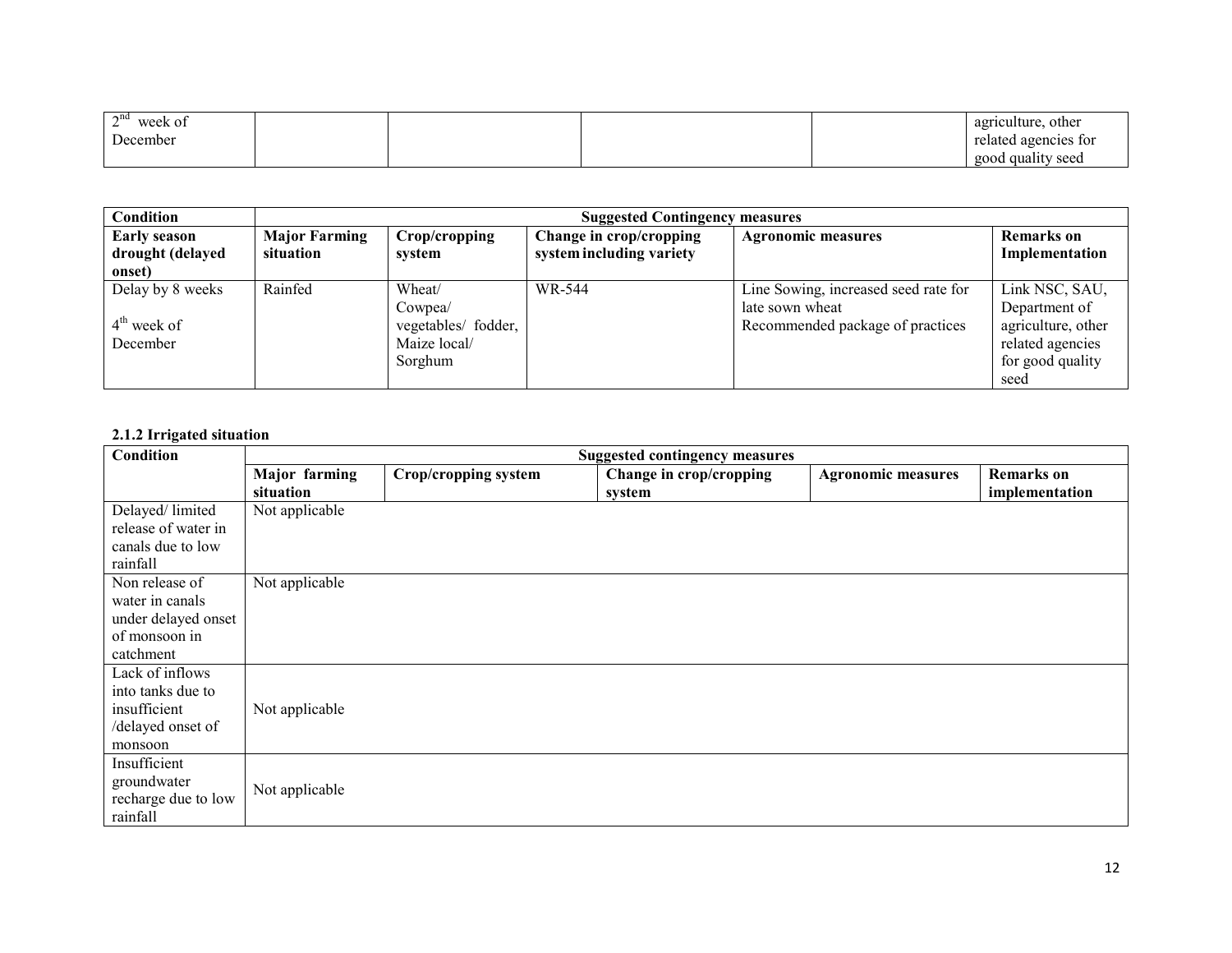### 2.2 Unusual rains (untimely, unseasonal etc) (for both rainfed and irrigated situations)

| Condition                                                               | Suggested contingency measure |                        |                     |                                                        |  |  |  |
|-------------------------------------------------------------------------|-------------------------------|------------------------|---------------------|--------------------------------------------------------|--|--|--|
| Continuous high rainfall in<br>a short span leading to<br>water logging | <b>Vegetative stage</b>       | <b>Flowering stage</b> | Crop maturity stage | Post harvest                                           |  |  |  |
| Heavy rainfall with high speed winds in a short span <sup>2</sup>       |                               |                        |                     |                                                        |  |  |  |
| Outbreak of pests and diseases due to unseasonal rains                  |                               |                        |                     |                                                        |  |  |  |
| Rice                                                                    |                               |                        |                     | Storage at safe place to protect from fungi<br>growth. |  |  |  |

### 2.3 Floods

| Condition                                                   | Suggested contingency measure |                  |                    |            |  |  |  |
|-------------------------------------------------------------|-------------------------------|------------------|--------------------|------------|--|--|--|
| Transient water logging/ partial<br>inundation <sup>1</sup> | Seedling / nursery stage      | Vegetative stage | Reproductive stage | At harvest |  |  |  |
| Continuous submergence                                      | Not applicable                |                  |                    |            |  |  |  |
| for more than 2 days <sup>2</sup>                           |                               |                  |                    |            |  |  |  |
| Sea water inundation <sup>3</sup>                           |                               |                  |                    |            |  |  |  |

### 2.4 Extreme events: Heat wave / Cold wave/Frost/ Hailstorm /Cyclone

| <b>Extreme event type</b> | <b>Suggested contingency measure</b> |                                                                                  |                                                                      |            |  |  |  |
|---------------------------|--------------------------------------|----------------------------------------------------------------------------------|----------------------------------------------------------------------|------------|--|--|--|
|                           | Seedling / nursery stage             | <b>Vegetative stage</b>                                                          | <b>Reproductive stage</b>                                            | At harvest |  |  |  |
| <b>Heat Wave</b>          |                                      |                                                                                  |                                                                      |            |  |  |  |
| Wheat                     | Life saving irrigation               | Life saving irrigation                                                           | Life saving irrigation                                               |            |  |  |  |
| Cold wave                 |                                      |                                                                                  |                                                                      |            |  |  |  |
| Mango                     |                                      | Provision of Shelter belt and wind break at<br>the time of orchard establishment | Pruning of dead shoots/burned shoots followed by<br>light irrigation |            |  |  |  |
| Frost                     |                                      |                                                                                  |                                                                      |            |  |  |  |
|                           |                                      | Irrigation, Fuming in the orchard                                                | Pruning of dead shoots/burned shoots followed by                     |            |  |  |  |
| Mango                     |                                      |                                                                                  | light irrigation                                                     |            |  |  |  |
| Hailstrom                 |                                      |                                                                                  |                                                                      |            |  |  |  |
| Apple                     |                                      |                                                                                  | Anti hail netting at fruit                                           |            |  |  |  |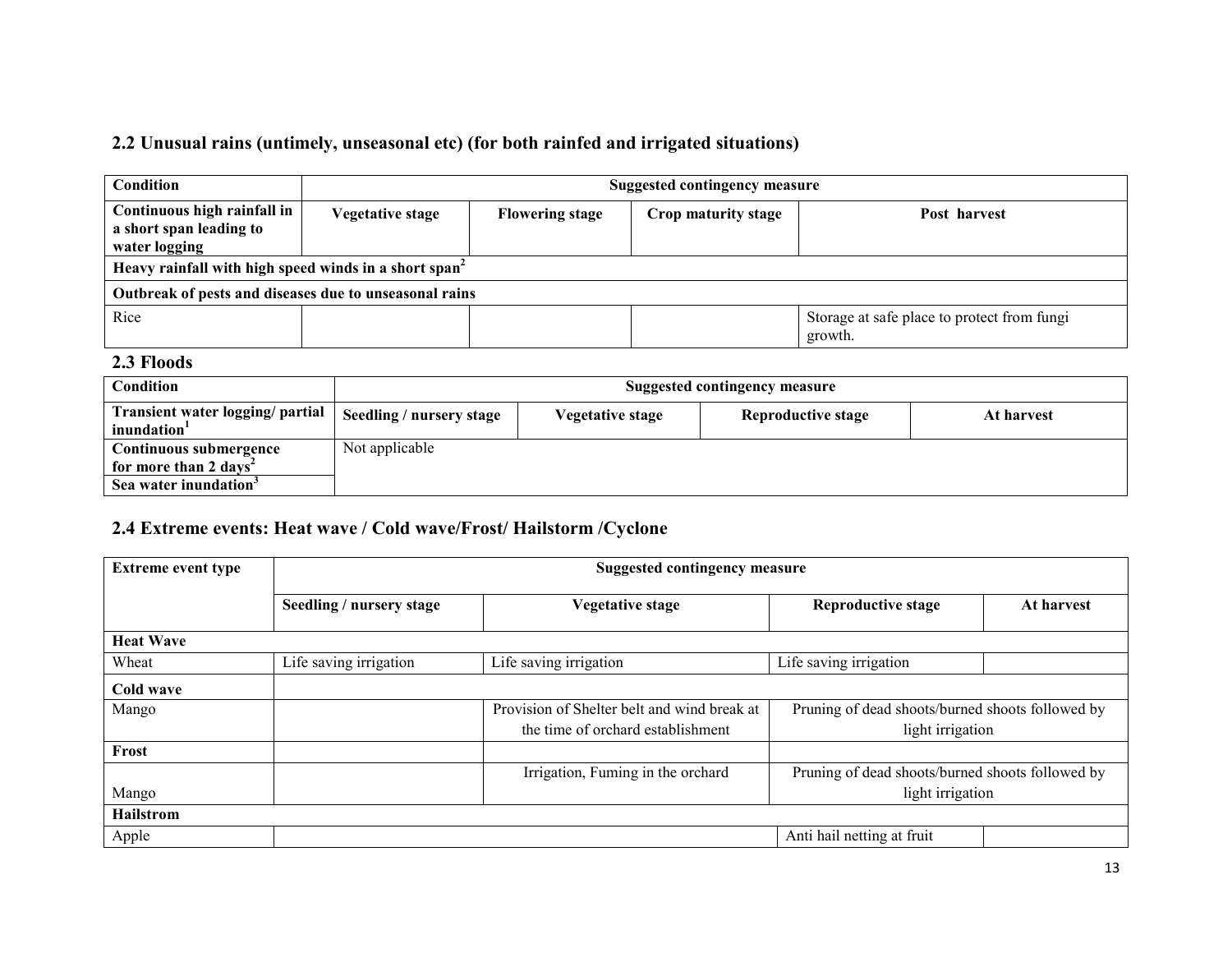|                 |                | bearing stage/Anti hail guns |  |
|-----------------|----------------|------------------------------|--|
|                 |                | installation at Departmental |  |
|                 |                | level                        |  |
| $\alpha$ vclone | Not applicable |                              |  |

### 2.5 Contingent strategies for Livestock, Poultry & Fisheries

### 2.5.1. Livestock

| Livestock                         | <b>Suggested contingency measures</b>                                                                                                                                                              |                                                                                                                                                                                                                                                              |                                                                                                                                                                                                                                              |
|-----------------------------------|----------------------------------------------------------------------------------------------------------------------------------------------------------------------------------------------------|--------------------------------------------------------------------------------------------------------------------------------------------------------------------------------------------------------------------------------------------------------------|----------------------------------------------------------------------------------------------------------------------------------------------------------------------------------------------------------------------------------------------|
|                                   | <b>Before the event</b>                                                                                                                                                                            | During the event                                                                                                                                                                                                                                             | After the event                                                                                                                                                                                                                              |
| <b>Drought</b>                    |                                                                                                                                                                                                    |                                                                                                                                                                                                                                                              |                                                                                                                                                                                                                                              |
| Feed and fodder<br>availability   | Increasing area under fodder<br>crops; collect crop residues,<br>collect<br>tree<br>fodder, use<br>chaff cutters,<br>mangers, use<br>hay storage, fodder banks,<br>drought resistant verification. | Utilization of fodder from Perennial & reserve sources, open<br>grazing in forests and alpine slopes/community lands and<br>feeding of crop residues; use of mangers and chaff cutters,<br>feeding of household waste, Use UMMB and complete feed<br>blocks. | Availing Insurance, Drought<br>resistant vegetation<br>culling undesirable livestock;<br>raising<br>of<br>fodder<br>trees.<br>replacement of<br>Unproductive<br>animals<br>with<br>improved<br>Prominent<br>ones.<br>forecasting of drought. |
| Drinking water                    | Storage of water in tanks,<br>traditional water ponds,<br>rivers                                                                                                                                   | Utilization of stored water, stall drinking, rivers, traditional<br>water ponds                                                                                                                                                                              | Rejuvenation of water sources                                                                                                                                                                                                                |
| Health and disease<br>management  | Advance preparation with<br>medicines and vaccination,<br>local ethno pharmaceutical<br>and modern medicines                                                                                       | Treatment of affected livestock by mass campaign, modern<br>veterinary care, veterinary camps, insulation                                                                                                                                                    | Proper veterinary care, awareness<br>, capacity building of locals,<br>health care management, disposal<br>of carcass.                                                                                                                       |
| <b>Floods</b>                     |                                                                                                                                                                                                    |                                                                                                                                                                                                                                                              |                                                                                                                                                                                                                                              |
| Feed and fodder<br>availability   | Raised floor housing<br>management, community<br>management.                                                                                                                                       | Use of UMMB and complete feed blocks, storage of feed<br>and green fodder in silo towers.                                                                                                                                                                    | Feed productive stock,<br>pregnant<br>animals<br>and<br>lactating<br>preferentially                                                                                                                                                          |
| Drinking water                    | Storage of clean water                                                                                                                                                                             | Utilization of stored water                                                                                                                                                                                                                                  | Clean water                                                                                                                                                                                                                                  |
| Health and disease<br>management  | Vaccination and deworming<br>of livestock                                                                                                                                                          | Hygienic measures                                                                                                                                                                                                                                            | Proper<br>vaccination,<br>awareness,<br>building, health care<br>capacity<br>management, hygienic measures.                                                                                                                                  |
| Cyclone                           | Not applicable                                                                                                                                                                                     |                                                                                                                                                                                                                                                              |                                                                                                                                                                                                                                              |
| Cold wave                         |                                                                                                                                                                                                    |                                                                                                                                                                                                                                                              |                                                                                                                                                                                                                                              |
| Shelter/environment<br>management | Temporary modifications to<br>check cold strokes                                                                                                                                                   |                                                                                                                                                                                                                                                              |                                                                                                                                                                                                                                              |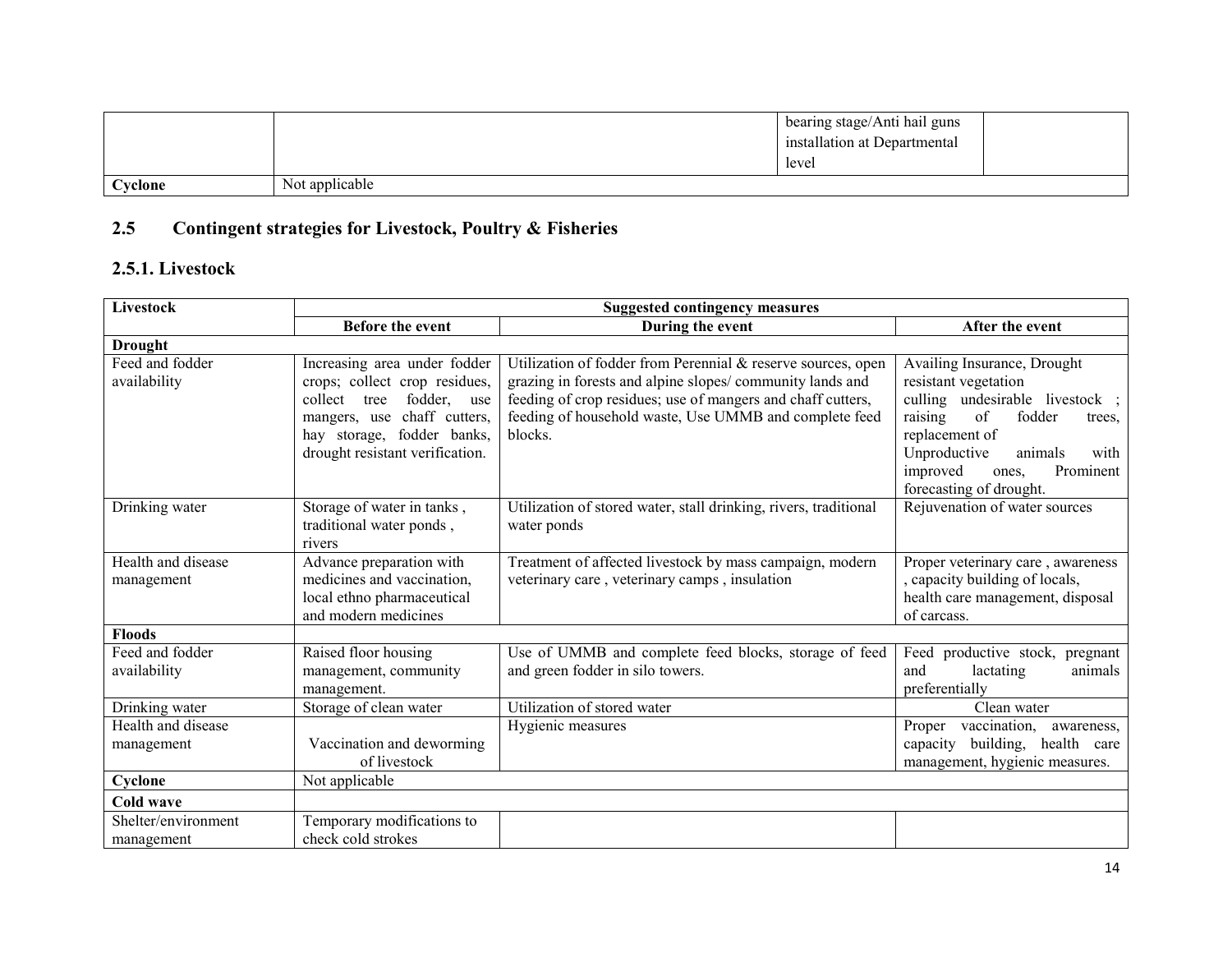| $-$<br>Health and disease | i deworming.<br>Vaccination and C   | ' during night hours.<br>Feed drv<br>fodder |  |
|---------------------------|-------------------------------------|---------------------------------------------|--|
| management                | <sup>7</sup> fodder storage.<br>dry |                                             |  |
|                           |                                     |                                             |  |

based on forewarning wherever available

#### 2.5.1Poultry

|                                | <b>Suggested contingency measures</b>                                                                                              |                                                                                        |                                                                                                                                         |
|--------------------------------|------------------------------------------------------------------------------------------------------------------------------------|----------------------------------------------------------------------------------------|-----------------------------------------------------------------------------------------------------------------------------------------|
|                                | <b>Before the event</b>                                                                                                            | During the event                                                                       | After the event                                                                                                                         |
| <b>Drought</b>                 |                                                                                                                                    |                                                                                        |                                                                                                                                         |
| Shortage of feed ingredients   | Storage of feed at the farm                                                                                                        | Supply of feed from the adjoining<br>Departmental<br>through<br>areas<br>interventions | Promotion of feed resources                                                                                                             |
| Drinking water                 | problem,<br>though<br>major<br>Not<br>a<br>construction of small rain harvesting<br>structures for contingent<br>storage<br>plans. | of<br>through<br>Supply<br>water<br>Departmental interventions                         | Construction of small rain harvesting<br>storage structures for contingent plans.                                                       |
| Health and disease management  | Surveillance<br>and<br>management by<br>animal husbandry dept.                                                                     | Surveillance and management by<br>animal husbandry dept.                               | Surveillance and<br>management by<br>animal husbandry dept.                                                                             |
| <b>Floods</b>                  |                                                                                                                                    |                                                                                        |                                                                                                                                         |
| Shortage of feed ingredients   | Locally available feed maize etc.                                                                                                  | Least cost ration formulation with<br>locally available material.                      | Discard mould feed, ration formula,<br>clean drinking water, vaccination, use<br>antibiotics and multi vitamins and<br>mineral mixture. |
| Drinking water                 | Storage of clean drinking water                                                                                                    | Use water with antibiotics.                                                            |                                                                                                                                         |
| Health and disease management  | Vaccination and sanitary measures<br>Housing at raised floor.                                                                      | Keep stock on raised floor.                                                            |                                                                                                                                         |
| Cyclone                        | Not applicable                                                                                                                     |                                                                                        |                                                                                                                                         |
| Heat wave and cold wave        | Not applicable                                                                                                                     |                                                                                        |                                                                                                                                         |
| Shelter/environment management | Reduce shelter height.                                                                                                             | Avoid floor raising                                                                    |                                                                                                                                         |
| Health and disease management  | Temperature control device.<br>Temporary modification.                                                                             | Increase energy level in feed.<br>Use temperature device.                              | Increase energy level in feed,<br>multivitamins and mineral, vaccination<br>and deworming.                                              |

<sup>a</sup> based on forewarning wherever available

### 2.5.3 Fisheries